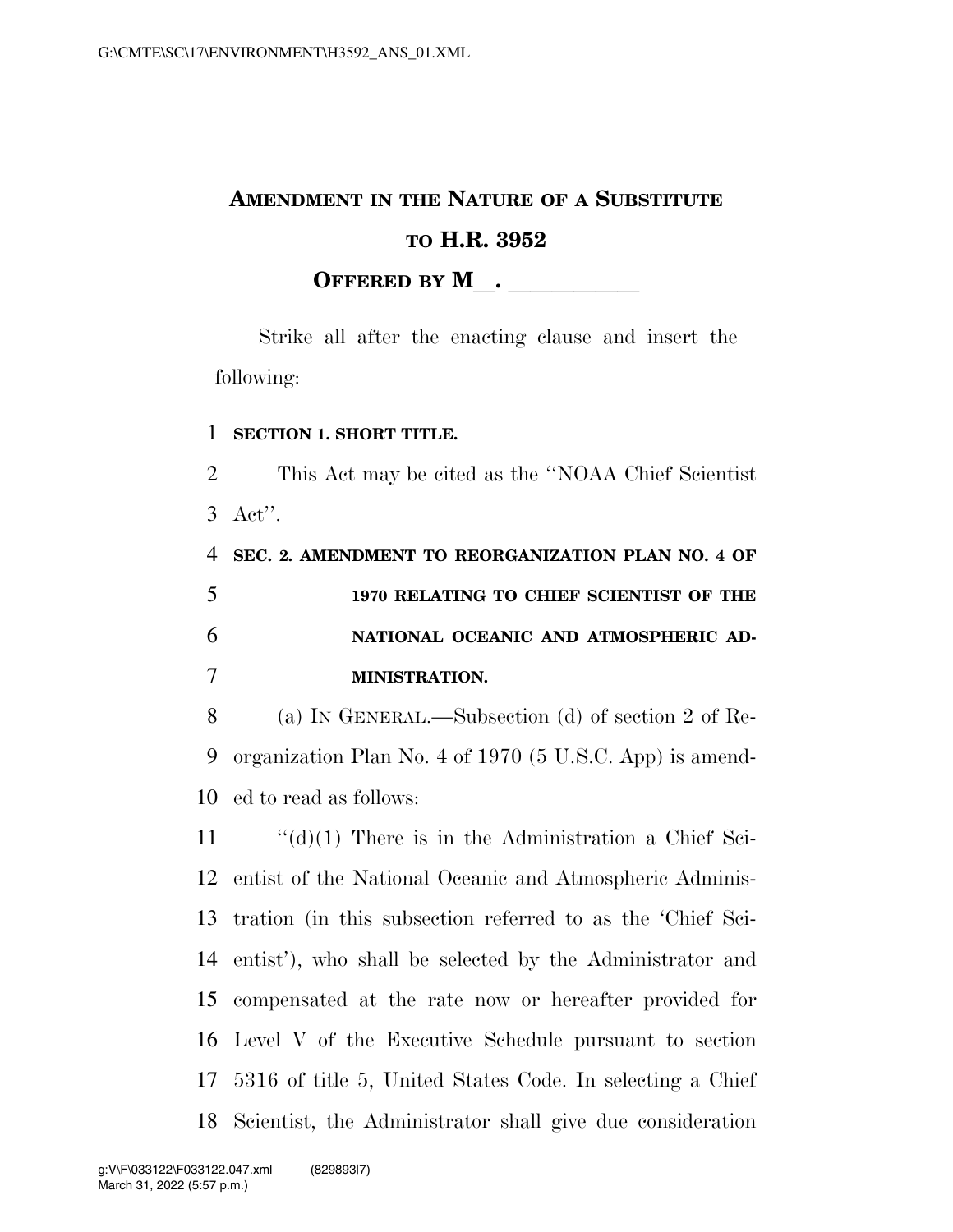to any recommendations for candidates which may be sub- mitted by the National Academies of Sciences, Engineer- ing, and Medicine, the National Oceanic and Atmospheric Administration Science Advisory Board, and other widely recognized, reputable, and diverse United States scientific or academic bodies, including minority serving institutions or other such bodies representing underrepresented popu- lations. The Chief Scientist shall be the principal scientific adviser to the Administrator on science and technology policy and strategy, as well as scientific integrity, and shall perform such other duties as the Administrator may di- rect. The Chief Scientist shall be an individual who is, by reason of scientific education and experience, knowledge- able in the principles of scientific disciplines associated with the work of the Administration, and who has pro- duced work of scientific merit through an established record of distinguished service and achievement.

''(2) The Chief Scientist shall—

19  $\langle (A)$  adhere to any agency or department sci-entific integrity policy and—

 $\cdot$  (i) provide written consent to all applica- ble scientific integrity and other relevant science and technology policies of the Adminis- tration prior to serving in such position, with such written consent to be made available on a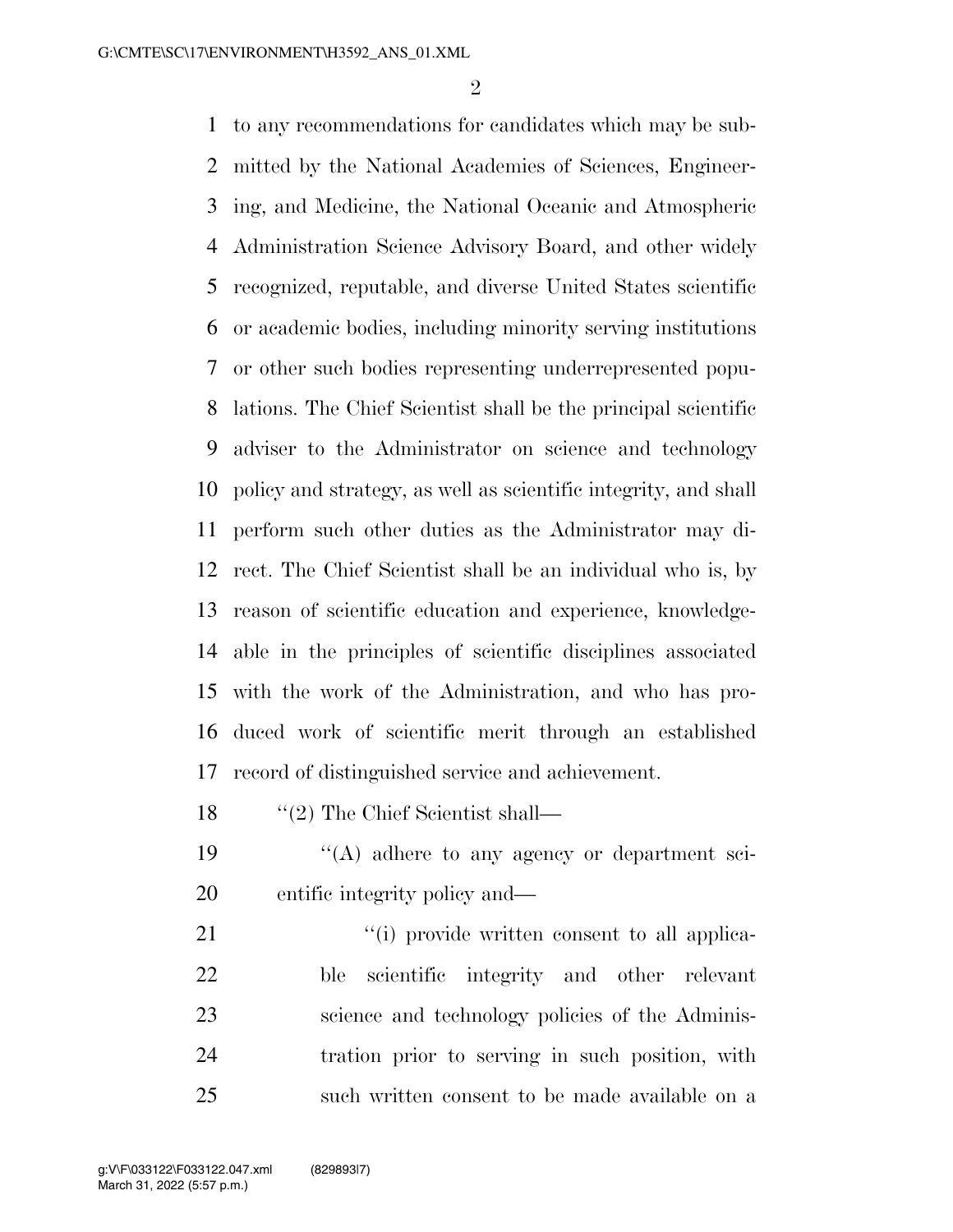publicly accessible website of the Administra-2 tion;

 ''(ii) in conjunction with the Administrator and other members of Administration leader- ship, undergo all applicable training programs of the Administration which inform employees of their rights and responsibilities regarding the conduct of scientific research and communica- tion with the media and the public regarding scientific research; and

 $\frac{1}{\sin}$  in coordination with the Adminis- trator and other members of Administration leadership, make all practicable efforts to en- sure Administration employees and contractors who are engaged in, supervise, or manage sci- entific activities, analyze or communicate infor- mation resulting from scientific activities, or use scientific information in policy, manage- ment, or regulatory decisions, adhere to estab- lished scientific integrity policies of the Admin-istration;

 $\langle$  (B) provide policy and program direction for science and technology priorities of the Administra- tion and facilitate integration and coordination of re-search efforts across line offices of the Administra-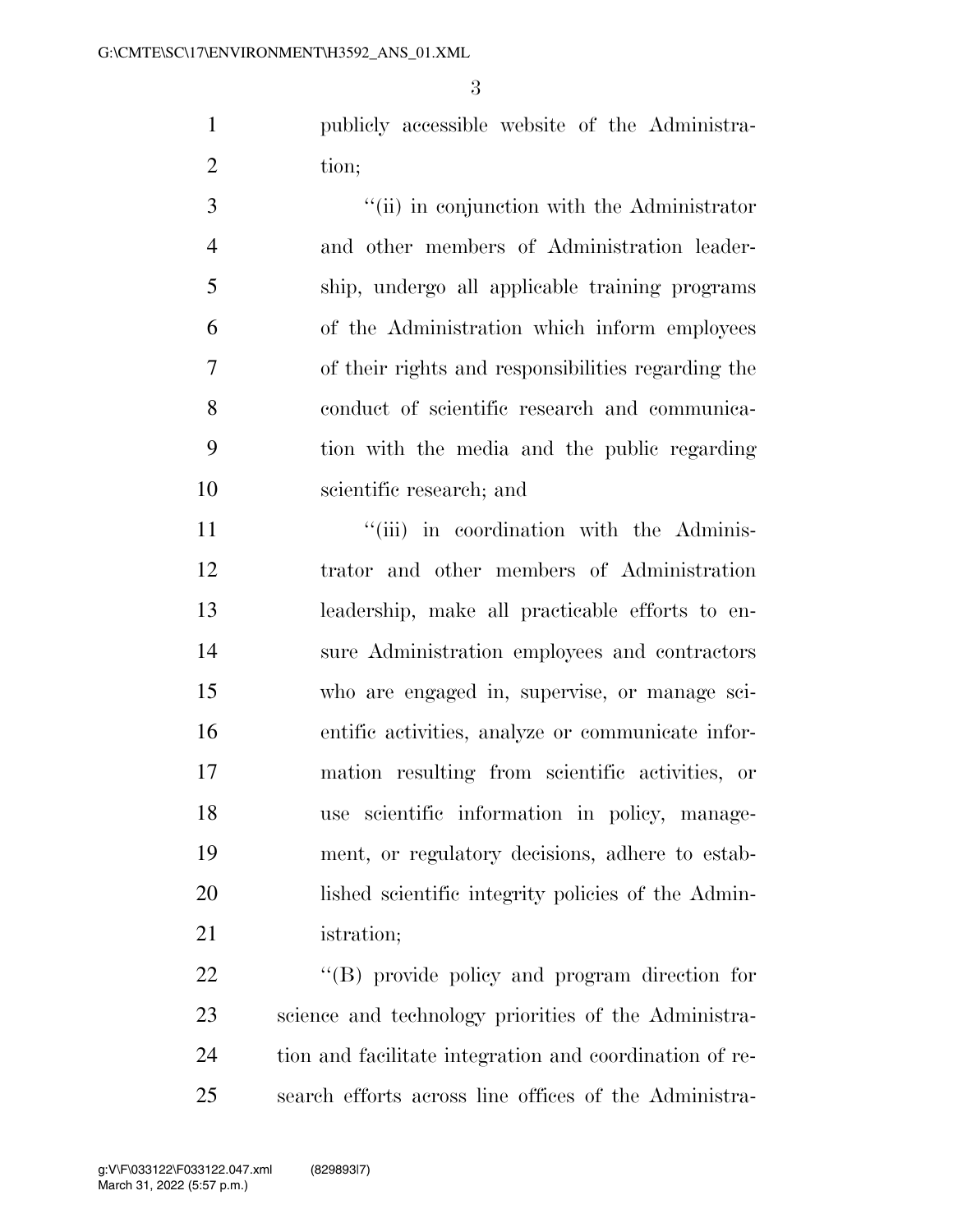tion, with other Federal agencies, and with the ex- ternal scientific community, including through— 3 ''(i) leading the development of a science and technology strategy of the Administration and issuing policy guidance to ensure that over- arching Administration policy is aligned with science and technology goals and objectives; ''(ii) chairing the National Oceanic and At- mospheric Administration Science Council and serving as a liaison to the National Oceanic and Atmospheric Administration Science Advisory Board;  $\frac{1}{2}$   $\frac{1}{2}$   $\frac{1}{2}$  iii) providing oversight to ensure—  $\frac{1}{2}$  the Administration funds high priority and mission-aligned science and technology development, including through partnerships with the private sector, Coop- erative Institutes, academia, nongovern- mental organizations, and other Federal and non-Federal institutions; and  $\text{``(II)}$  there is no unnecessary duplica-22 tion of such science and technology devel- opment;  $''(iv)$  ensuring the Administration attracts, retains, and promotes world class scientists and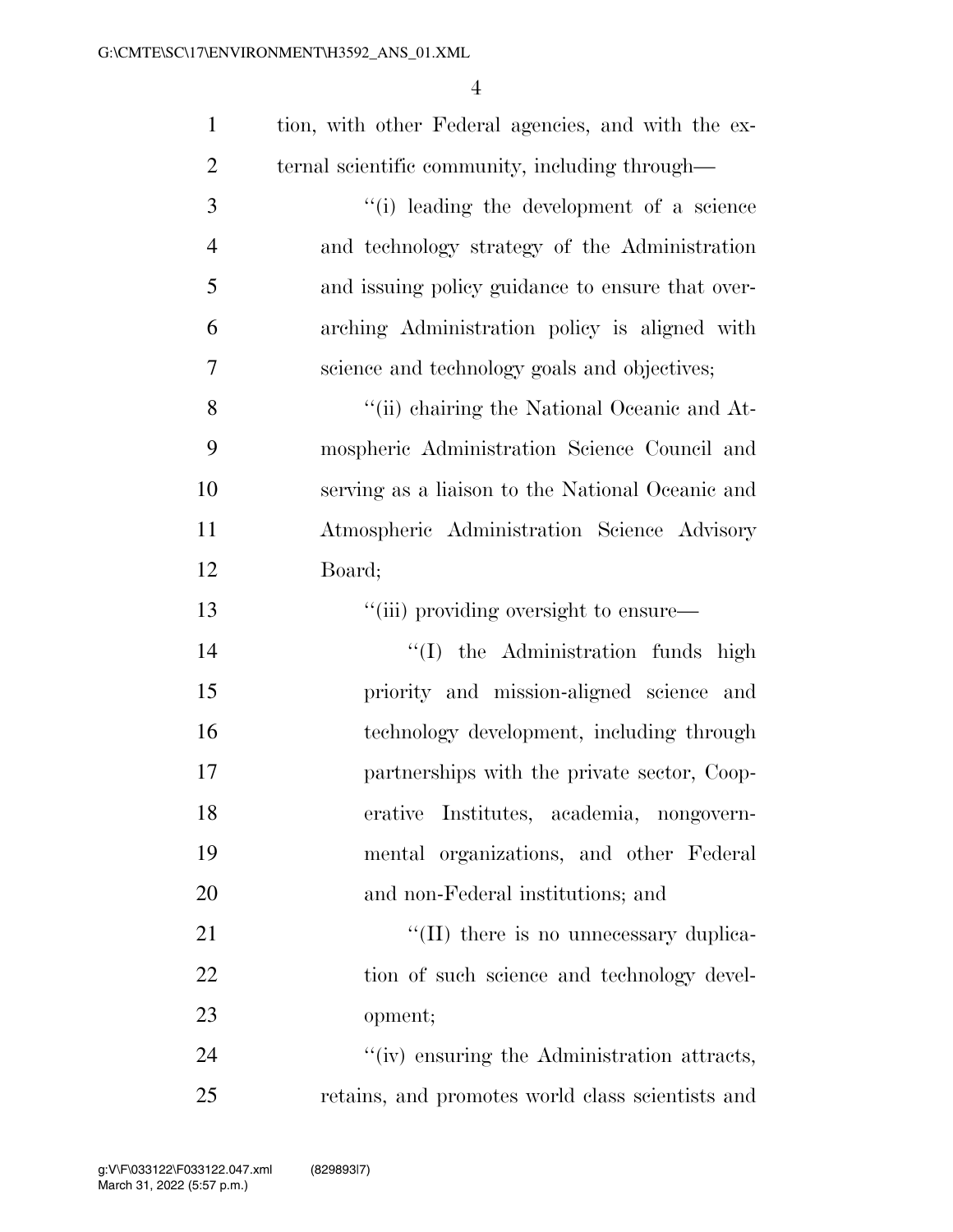researchers from diverse backgrounds, experi-ences, and expertise;

 ''(v) promoting the health and professional development of the Administration's scientific workforce, including by promoting efforts to re- duce assault, harassment, and discrimination that could hamper such health and develop-ment; and

 ''(vi) ensuring coordination across the sci- entific workforce and its conduct and applica- tion of science and technology with the Admin- istration's most recent Diversity and Inclusion Strategic Plan;

 $\langle ^{\prime}(C) \rangle$  under the direction of the Administrator, promote, communicate, and advocate for the Admin- istration's science and technology portfolio and strategy to the broad domestic and international communities and Congress, represent the Adminis- tration in promoting and maintaining good public and community relations, and provide the widest practical and appropriate dissemination of science and technology information concerning the full range of the Administration's earth system authorities;

24  $\langle\text{`(D)}\rangle$  manage an Office of the Chief Scientist—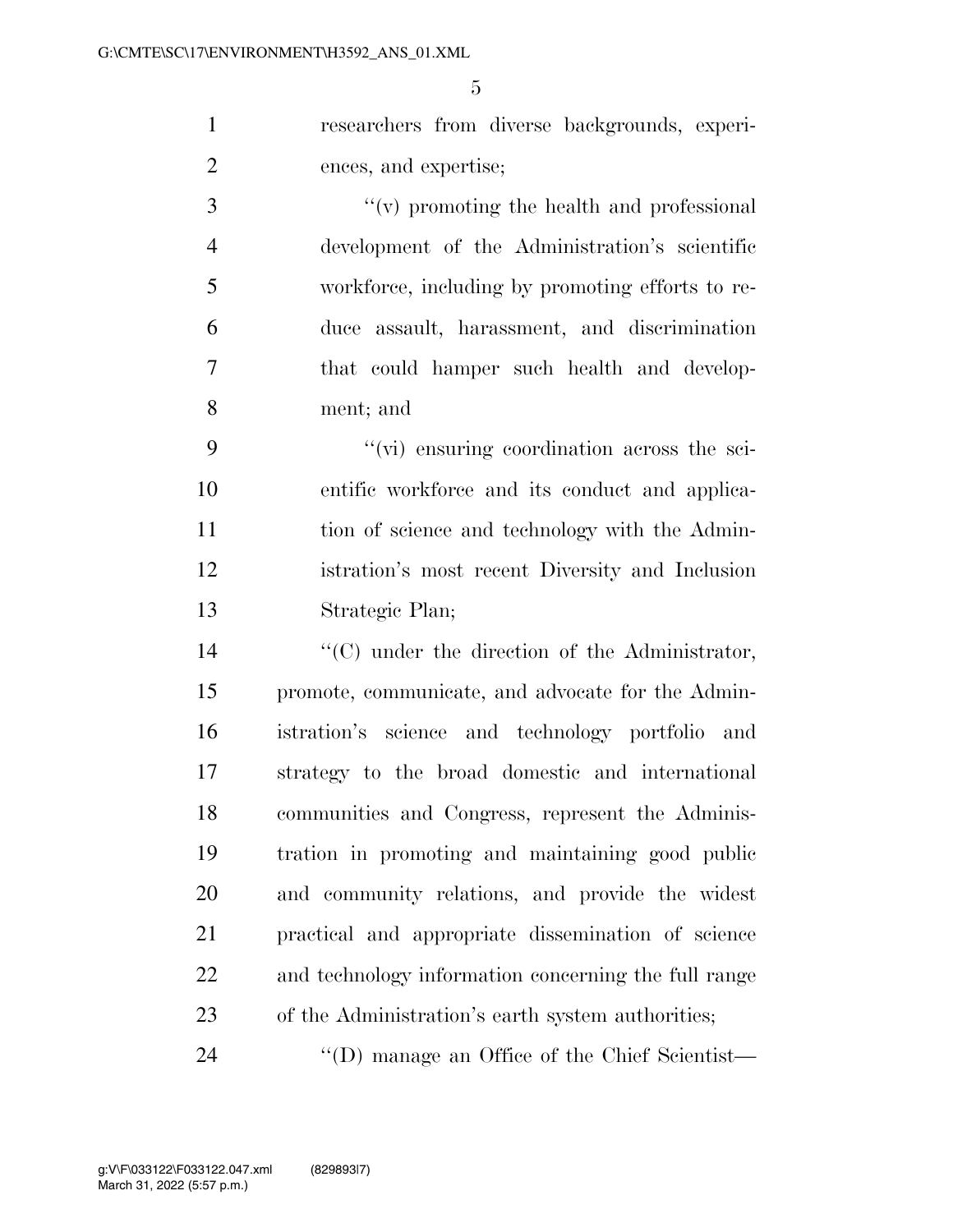1 ''(i) which shall be staffed by Federal em- ployees of the Administration detailed to the of- fice on a rotating basis, in a manner that pro- motes diversity of expertise, background, and to the extent practicable, ensures that each line of- fice of the Administration is represented in the Office over time;

8 ''(ii) in which there shall be a Deputy Chief Scientist, to be designated by the Admin- istrator or Acting Administrator from among the Assistant Administrators on a rotational basis, as appropriate to their backgrounds or expertise, who shall advise and support the Chief Scientist and perform the functions and duties of the Chief Scientist for not more than one year in the event the Chief Scientist is un- able to carry out the duties of the Office, or in 18 the event of a vacancy in such position; and

 $\frac{1}{2}$  ''(iii) which may utilize contractors pursu- ant to applicable laws and regulations, and offer opportunities to fellows under existing programs; and

23 ''(E) not less frequently than once each year, in coordination with the National Oceanic and Atmos-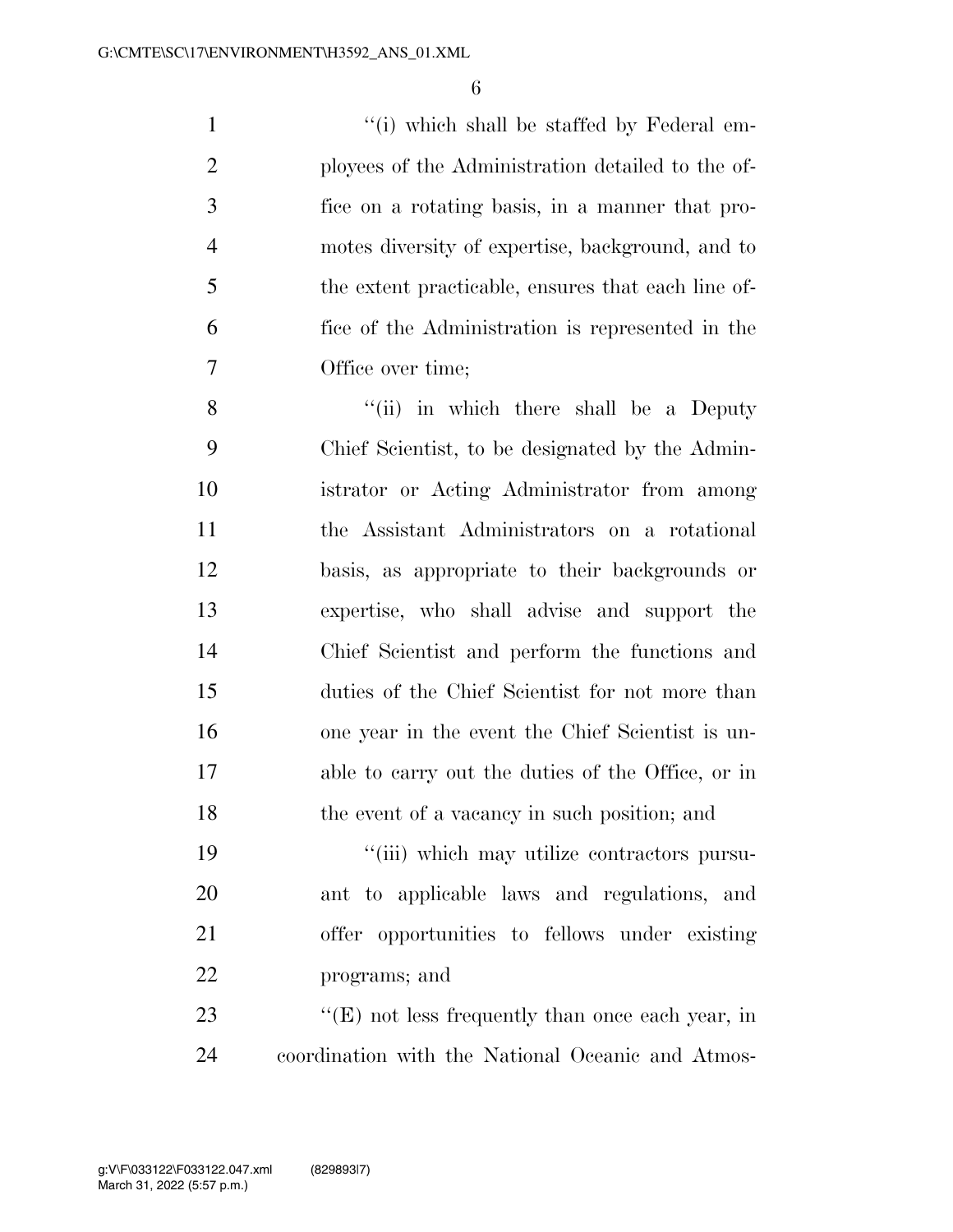| $\mathbf{1}$   | pheric Administration Science Council, produce and |
|----------------|----------------------------------------------------|
| $\overline{2}$ | make publicly available a report that—             |
| 3              | "(i) describes the Administration's imple-         |
| $\overline{4}$ | mentation of the science and technology strat-     |
| 5              | egy and scientific accomplishments from the        |
| 6              | past year;                                         |
| $\tau$         | "(ii) details progress toward goals and            |
| 8              | challenges faced by the Administration's science   |
| 9              | and technology portfolio and scientific work-      |
| 10             | force;                                             |
| 11             | "(iii) provides a summary of Administra-           |
| 12             | tion-funded research, including—                   |
| 13             | $\lq\lq$ the percentage of Administration-         |
| 14             | funded research that is<br>funded                  |
| 15             | intramurally;                                      |
| 16             | "(II) the percentage of Administra-                |
| 17             | tion-funded research that is<br>funded             |
| 18             | extramurally, including the relative propor-       |
| 19             | tion of extramural research that is carried        |
| 20             | out by—                                            |
| 21             | $\lq\lq$ (aa) the private sector;                  |
| 22             | "(bb) Cooperative Institutes;                      |
| 23             | "(cc) academia;                                    |
| 24             | "(dd) nongovernmental organiza-                    |
| 25             | tions; and                                         |